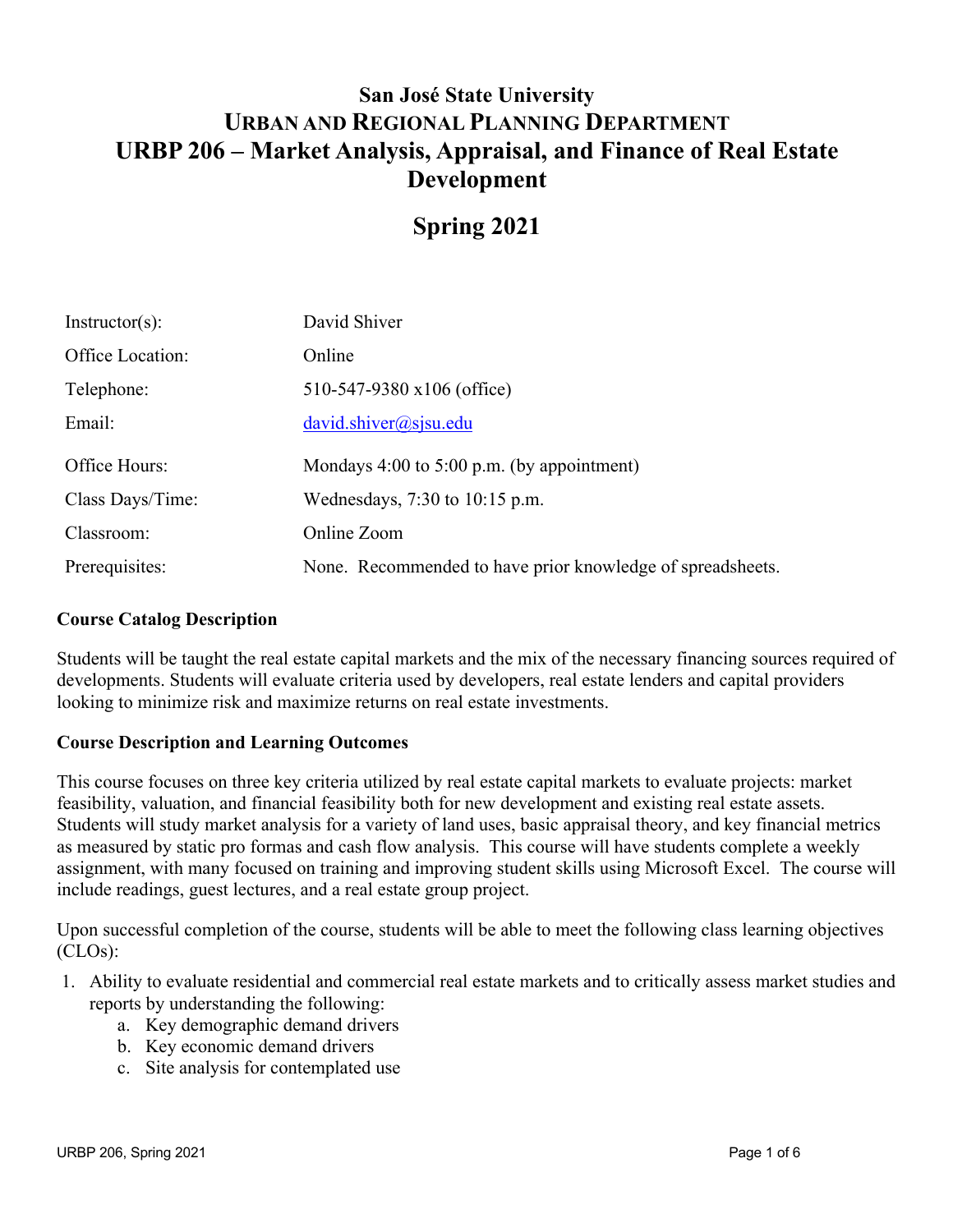- 2. Ability to interpret real estate appraisal reports which use the following three approaches to valuation:
	- a. Market or sales comparables approach
	- b. Cost or replacement approach
	- c. Income capitalization approach
- 3. Ability to address the major components of the real estate development process, including:
	- a. Site due diligence
	- b. Understand the permitted use and entitlement process
	- c. Yield analysis; conceptual site plan
	- d. Identify a competitive set of market comparables
	- e. Formulate a budget for pre-development and construction
	- f. Determining project community benefits and contribution to social equity
	- g. Determining price and terms for site acquisition
	- h. Forming a development team and roles of each team member
	- i. Understanding the risks and challenges of real estate development
- 4. Ability to prepare a static and multi-year cash flow financial analysis
	- a. Understanding of key financial performance metrics used in capital markets, including yield/cash on cash return, discount rates, IRRs, equity multiplier, debt coverage ratio, and loan-to-value ratios.
	- b. How to link the development program, development budgets, operating budget to the cash flow analysis.
- 5. Understanding the basic capital financing structures, including terms for debt and equity participation, addressing the following:
	- a. Current capital market conditions and underwriting criteria for debt and equity
	- b. Basics of evaluating and presenting project viability to attract capital to a project
	- c. Key principles for joint venture agreements and structuring distributions to equity partners (including waterfall distributions)

#### **Course Format**

This course will be presented in an online format. All materials will be available to you through Canvas and lectures will be provided using Zoom. A computer which has a web camera and microphone, and which can run software such as MS-Office, Zoom, Adobe Reader, etc. is required. SJSU has a free equipment loan program available for students. Additionally, an internet connection capable of handling live video conferencing such as Zoom will be required to effectively participate in the course. Use of Web Camera in Class: Zoom video must be on except for scheduled breaks.

Your attendance is important to facilitate our understanding of the course material and required projects. Discussion of current trends will also benefit from attendance in person for the entire class. There will be at least one outside guest speaker on a topic connected to the curriculum.

#### **Textbook and Readings**

*Real Estate Finance and Investments,* William B. Brueggeman and Jeffrey D. Fisher. 16th Edition. 2015. McGraw-Hill ISBN10: 1259919684 or ISBN13: 9781259919688. Referred to as "**REFI"** in course schedule.

*Real Estate Development - 5th Edition Principles and Process*, Mike E. Miles, By Laurence M. Netherton, By Adrienne Schmitz, Urban Land Institute ISBN 9780874203431. Referred to as **"RED"** in course schedule.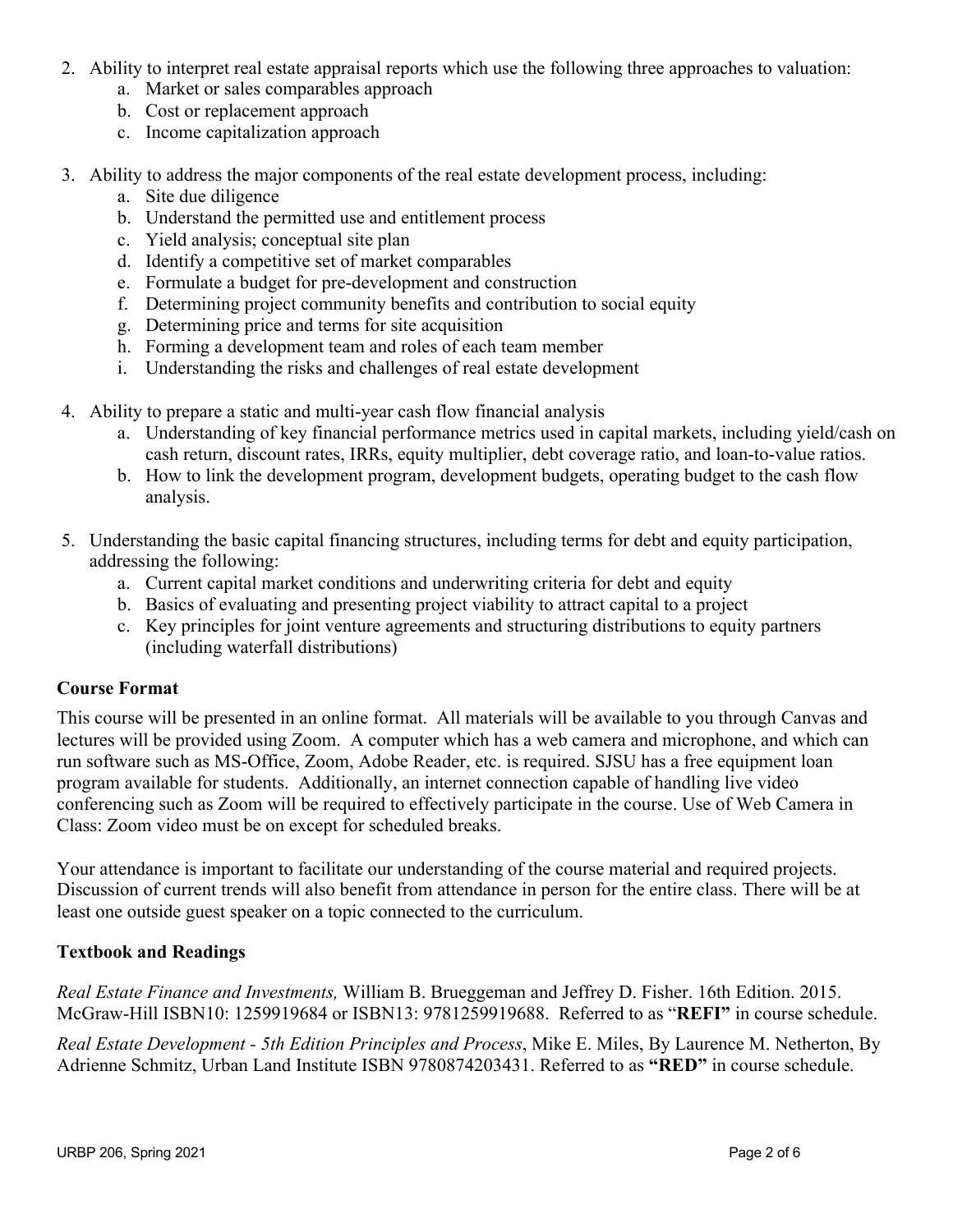## **Other Readings**

Several assignments require internet research using search engines and websites such as Google, government data websites, and industry trade associations. Supplementary readings and other class materials will be provided in advance of each class.

#### **Course Requirements and Assignments**

Your grade for the course will be based on the following assignments and graded activities:

| <b>Activities/Course Elements</b> | <b>Percent of Course Grade</b> | <b>CLOs Covered</b> |
|-----------------------------------|--------------------------------|---------------------|
| Class Participation - Individual  | 15%                            | 1,2,3,4,8,5         |
| Assignments - Individual          | 40%                            | 1,2,3,4,8,5         |
| Final - Group Project             | 45%                            | 3, 4, 8, 5          |

## **Class Participation**

Students are expected to contribute to class conversation in an intelligent manner and to ask questions regarding the material. Good questions can enhance the learning experience of the entire class.

#### **Assignments**

The instructor will distribute eight assignments over the semester per the schedule which will be completed by each student and submitted for grading.

#### **Group Project**

One of the main deliverables of the class will be a Group Project with three to four students per group as assigned by the instructor. The Group Project will be an opportunity to apply all the concepts learned in the class to the development of a real site or existing structure that is currently available for sale on the market in the Bay Area. Students will need to meet with city officials and real estate brokers and make a proposal for the development based on the current or anticipated zoning. Students will need to prepare preliminary design sketches, a market analysis, and a financial pro-forma of the project detailing all development costs, future revenue and expected profit. Each group will submit an Excel spreadsheet with the project pro-forma; a 10 to 15 page investment memorandum detailing their investment proposal (including the constraints and risks of the investment) and a 20 to 25 minute presentation to the entire class. The Instructor will also meet with each group during the Semester. The deadlines and deliverables for the Group Project are shown at the class schedule below.

#### **Grading Information**

The course letter grade will be determined by the total accumulated points a student is awarded from the elements shown in the table above. Final letter grades will result from the percent of total points received by each student based on the following grading scheme:  $A+ (96$  and above); A  $(93$  to 95); A- $(90$  to 92); B+ $(87$  to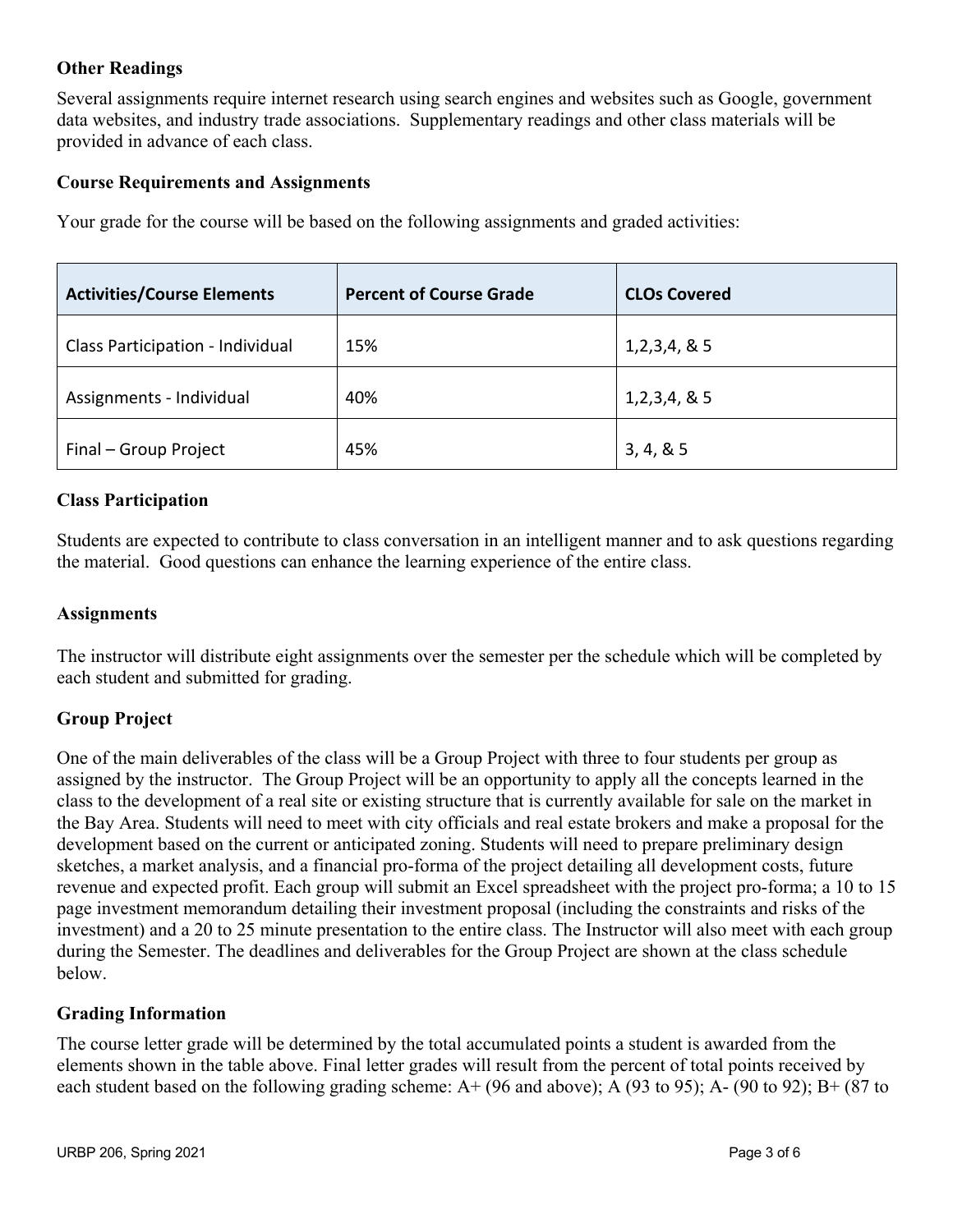89); B (84 to 86); B- (81 to 83); C+ (78 to 80); C (75 to 77); C- (72 to 74); D+ (69 to 71); D (66 to 68); D- (63 to 65); F (below 63).

## **Other Grading and Assignment Issues**

Late assignments will only be accepted with prior consent of the instructor and will be down-graded 10% for each day they are late.

## **Classroom Protocol**

It is expected that students will arrive to class on time and to mute their computer if there is background noise that disturbs the class. Zoom video must be on except for scheduled breaks. Virtual backgrounds must be appropriate and in good taste.

## **University Policies**

Per University Policy S16-9 *(http://www.sjsu.edu/senate/docs/S16-9.pdf)*, relevant university policy concerning all courses, such as student responsibilities, academic integrity, accommodations, dropping and adding, consent for recording of class, etc. and available student services (e.g. learning assistance, counseling, and other resources) are listed on Syllabus Information web page (https://www.sjsu.edu/curriculum/courses/syllabusinfo.php). Make sure to visit this page to review and be aware of these university policies and resources.

## **Additional Information (Delete if not applicable)**

All writing is expected to follow The Chicago Manual of Style: The Essential Guide for Writers, Editors, and Publishers.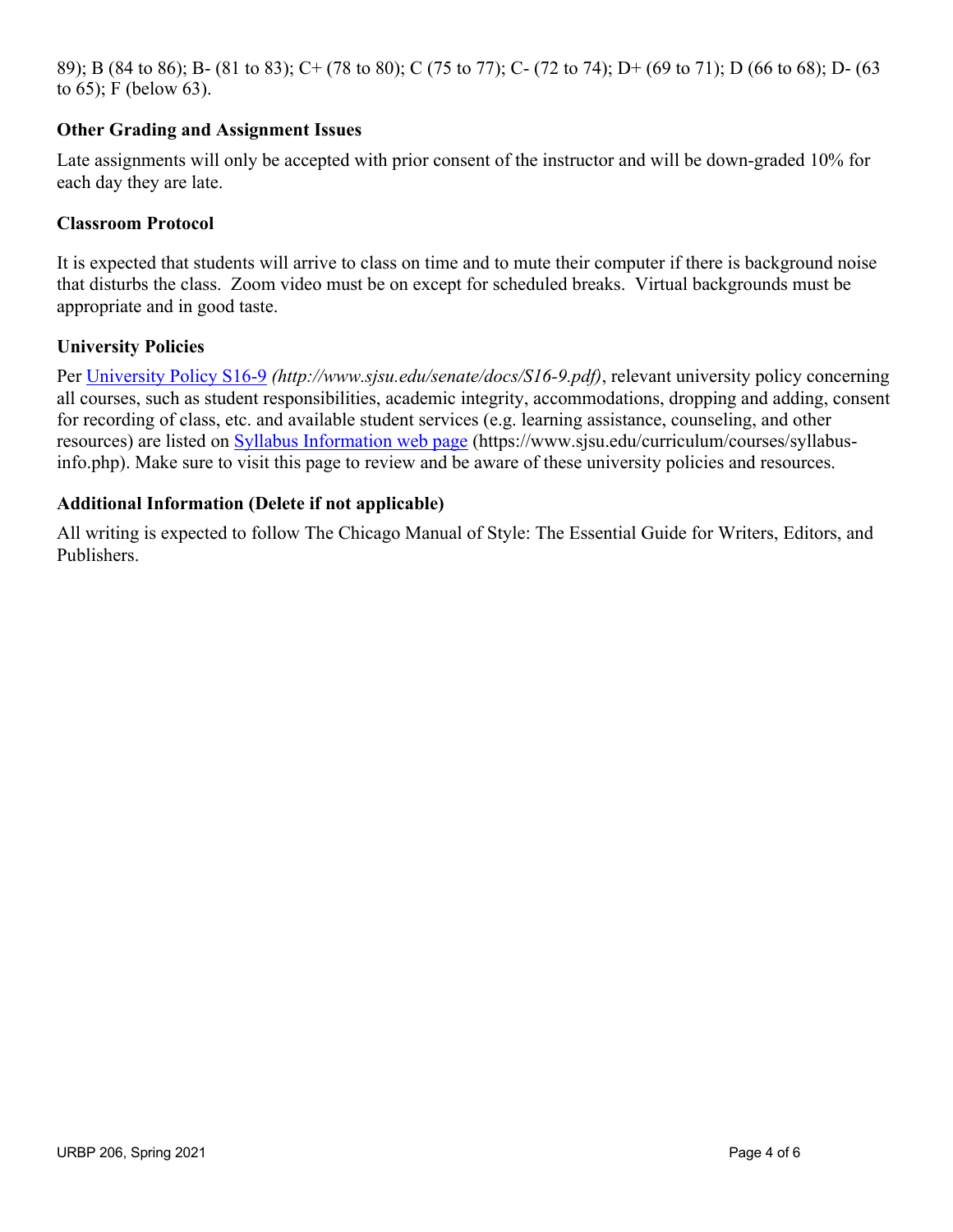# **URBP 206**

## **Spring 2021 Tentative Course Schedule**

| <b>Week/Lesson</b> | Date | <b>Topic Covered</b>                          | <b>Reading</b>  | <b>Assignments</b> |
|--------------------|------|-----------------------------------------------|-----------------|--------------------|
| /Module            |      |                                               |                 | <b>Due Dates</b>   |
| (Delete if not     |      |                                               |                 |                    |
| applicable)        |      |                                               |                 |                    |
|                    | 1/27 | Introductions                                 | RED, Chaps. 1   | None               |
|                    |      | Syllabus                                      | &3              |                    |
|                    |      | <b>Student Survey</b>                         | REFI, Chap 1    |                    |
|                    |      | Real estate development process & legal       |                 |                    |
|                    |      | concepts                                      |                 |                    |
| $\overline{2}$     | 2/1  | Optional Excel workshop during office hours   |                 | None               |
|                    |      | 4:00 to 5:00 p.m.                             |                 |                    |
| $\overline{2}$     | 2/3  | Market Analysis                               | RED Chap. 2     | None               |
|                    |      | Key demographic demand drivers<br>a.          |                 |                    |
|                    |      | Key economic demand drivers<br>$\mathbf{b}$ . | REFI Chap 7,    |                    |
|                    |      | Real estate cycles<br>c.                      | pages185-208;   |                    |
|                    |      | d. Residential trends (for-sale $&$ rental)   | Chap., 11 pages |                    |
|                    |      | Assignment #1 (distribution)                  | 354-361         |                    |
| $\overline{3}$     | 2/10 | Market Analysis                               |                 | Assignment $#1$    |
|                    |      | Office trends<br>a.                           | Supplemental    |                    |
|                    |      | Industrial trends<br>b.                       | Readings        |                    |
|                    |      | Retail trends<br>$\mathbf{c}$ .               |                 |                    |
|                    |      | Location analysis<br>d.                       |                 |                    |
|                    |      | Guest Speaker #1                              |                 |                    |
|                    |      | Assignment #2 (distribution)                  |                 |                    |
| $\overline{4}$     | 2/17 | <b>Financial Analysis</b>                     | REFI Chap. 3    | Assignment #2      |
|                    |      | Time value of money<br>a.                     | Supplemental    |                    |
|                    |      | Capitalization rates<br>b.                    | Readings        |                    |
|                    |      | <b>Investment Metrics</b><br>$c_{\cdot}$      |                 |                    |
|                    |      | Assignment $#3$ (distribution)                |                 |                    |
| 5                  | 2/24 | Financial Analysis (continued)                | RED Chap. 10    | Assignment #3      |
|                    |      | Fixed rate loans<br>a.                        | REFI Chaps. 2,  |                    |
|                    |      | b. Variable rate loans                        | 4, & 5          |                    |
|                    |      | Assignment #4 (distribution)                  |                 |                    |
| 6                  | 3/3  | Financial Analysis - Static Pro Forma         | RED Chap. 11    | Assignment #4      |
|                    |      | Assignment #5 (distribution)                  | REFI Chaps. 9   |                    |
| $\overline{7}$     | 3/10 | Financial Analysis - Cash Flow Pro Forma      | & 16            | Assignment #5      |
|                    |      | Assignment #6 (distribution)                  |                 |                    |
| 8                  | 3/17 | <b>Entitlement Process and issues</b>         | RED Chap. 7 &   |                    |
|                    |      | Zoning and General Plan<br>a.                 | 8               |                    |
|                    |      | <b>CEQA</b><br>b.                             | Supplemental    |                    |
|                    |      | c. Impact Fees                                | Readings        |                    |